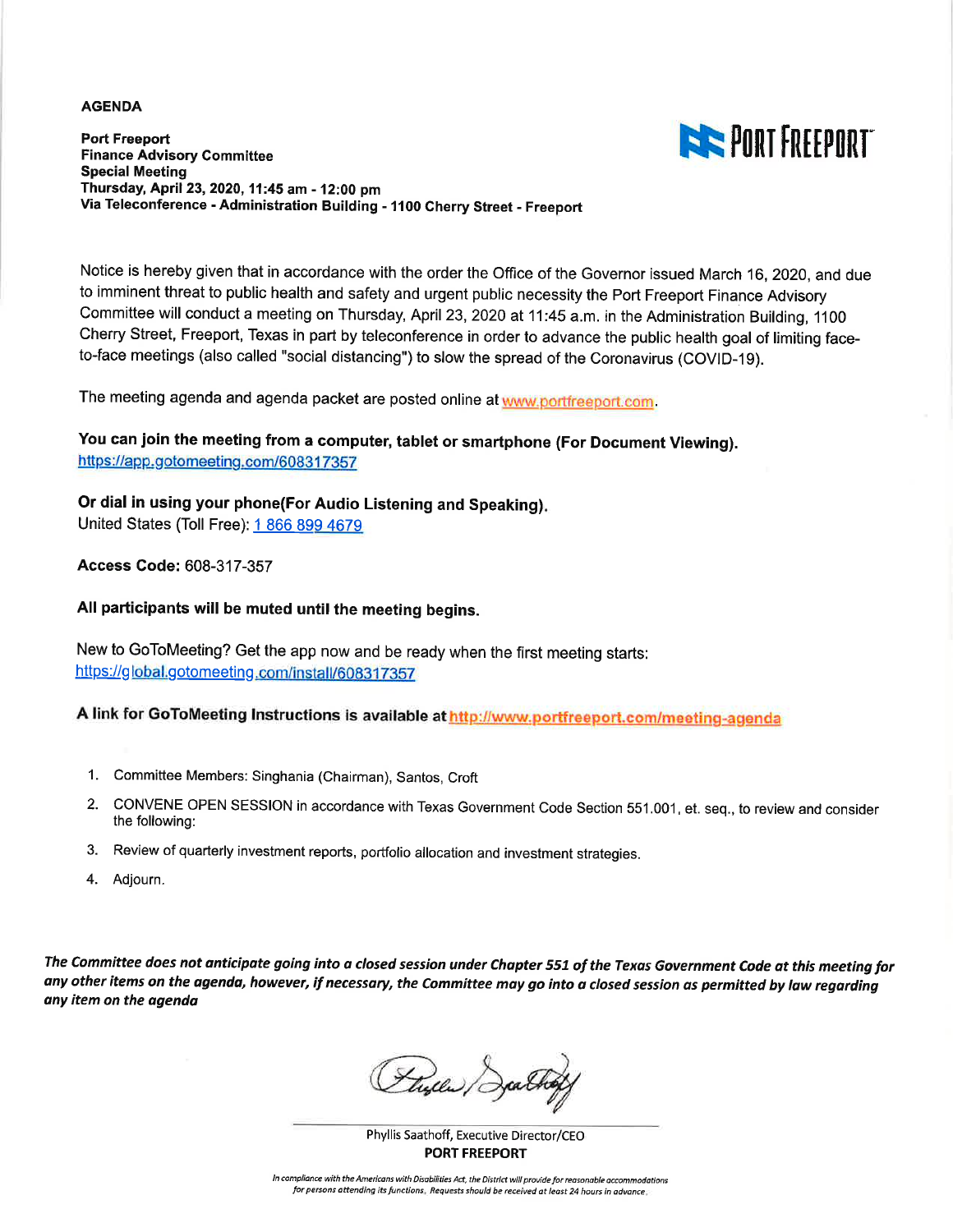# Port Freeport Finance Committee Investment Review

## Portfolio position as of 3/31/20

| Money Markets           | \$<br>6,515,383 | 3.6%  |
|-------------------------|-----------------|-------|
| TexPool                 | 80,775,319      | 42.7% |
| Certificates of Deposit | 2,340,000       | 1.2%  |
| Treasury Notes          | 98,385,000      | 52.0% |
| Agency                  | 1,010,000       | 0.5%  |
| TOTAL                   | 189,025,702     |       |
|                         |                 |       |



### 4/1/20-6/30/20 MATURITIES \$ 26,875,000

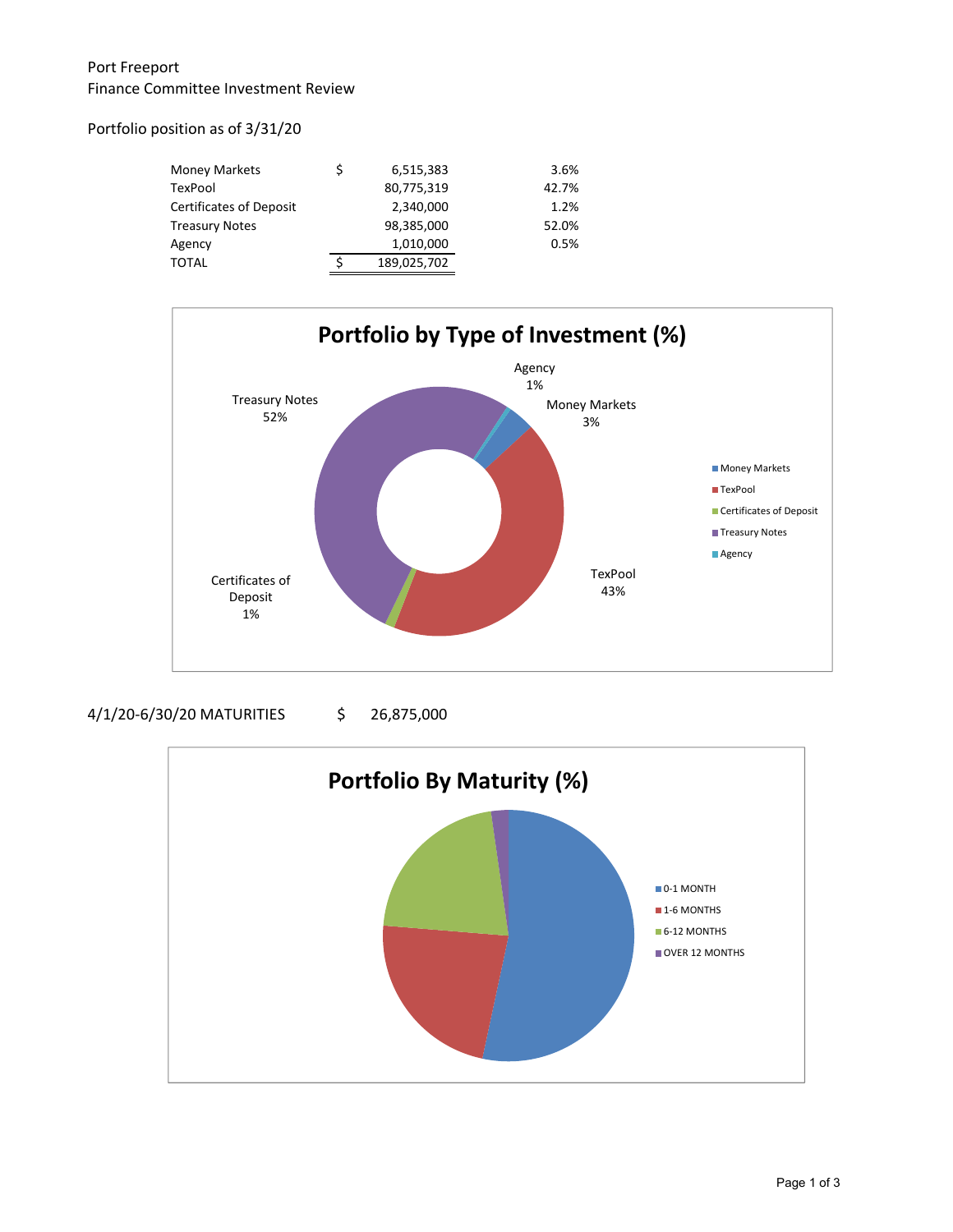#### Port Freeport Finance Committee Investment Review

|                                                         |                | Unrestricted: |    | Restricted:    |  |
|---------------------------------------------------------|----------------|---------------|----|----------------|--|
| <b>Current Cash &amp; Money Market:</b>                 |                |               |    |                |  |
| Cash & MM accounts                                      | \$             | 8,518,186     |    | 597,771        |  |
| Texpool                                                 |                | 11,690,738    |    | 69,084,581     |  |
| Maturing in next 90 days:                               |                |               |    |                |  |
| Apr-20                                                  |                | 13,566,000    |    |                |  |
| May-20                                                  |                |               |    |                |  |
| <b>Jun-20</b>                                           |                | 13,309,000    |    |                |  |
| <b>Total Funds Available</b>                            | $\ddot{\zeta}$ | 47,083,924    | S  | 69,682,352     |  |
|                                                         |                |               |    |                |  |
| <b>Estimated Cash Flow For Next Quarter</b>             |                |               |    |                |  |
| <b>Estimated Revenues</b>                               | \$             | 8,818,610     | \$ |                |  |
| <b>Estimated expenses</b>                               |                | (2,751,792)   |    |                |  |
| Debt Service                                            |                |               |    | (8,323,710)    |  |
| Port Improvement Projects, estimated                    |                | (3,200,000)   |    |                |  |
| 2018 Bond Project Funds                                 |                |               |    | (2,643,793)    |  |
| 2019 G.O. Bond Project Funds                            |                |               |    | (16, 200, 000) |  |
| 2019 Revenue Bond Project Funds                         |                |               |    | (20,967,677)   |  |
| <b>Total Cash Flow</b>                                  | \$.            | 2,866,818     | \$ | (48, 135, 180) |  |
|                                                         |                |               |    |                |  |
| <b>Excess (Shortfall) Cash Available for Investment</b> | \$             | 49,950,742    | Ś. | 21,547,172     |  |

# **Recommendation for excess cash‐ subject to market conditions:**

| Investments:                     |            |            |                                           |
|----------------------------------|------------|------------|-------------------------------------------|
| Cash & MM accounts               | 8,518,186  | 597,771    |                                           |
| Texpool                          | 11,690,738 | 18,882,401 |                                           |
| 3 month investment               | 29,741,818 |            |                                           |
| 6-12 month investment            |            |            | - Agencies, Treasuries, Municipal or CD's |
| 12-18 month investment           |            |            | - Agencies, Treasuries, Municipal or CD's |
| 18 month investment              |            |            | - Agencies, Treasuries, Municipal or CD's |
| 24 month investment              |            |            | - Agencies, Treasuries, Municipal or CD's |
| 36 month investment              |            |            | - Agencies, Treasuries, Municipal or CD's |
| 60 month investment              |            | 2.067.000  | Agencies, Treasuries, Municipal or CD's   |
| Total investment recommendations | 49,950,742 | 21,547,172 |                                           |

Subject to Market Conditions/Interest Rate Conditions and Evaluated Daily.